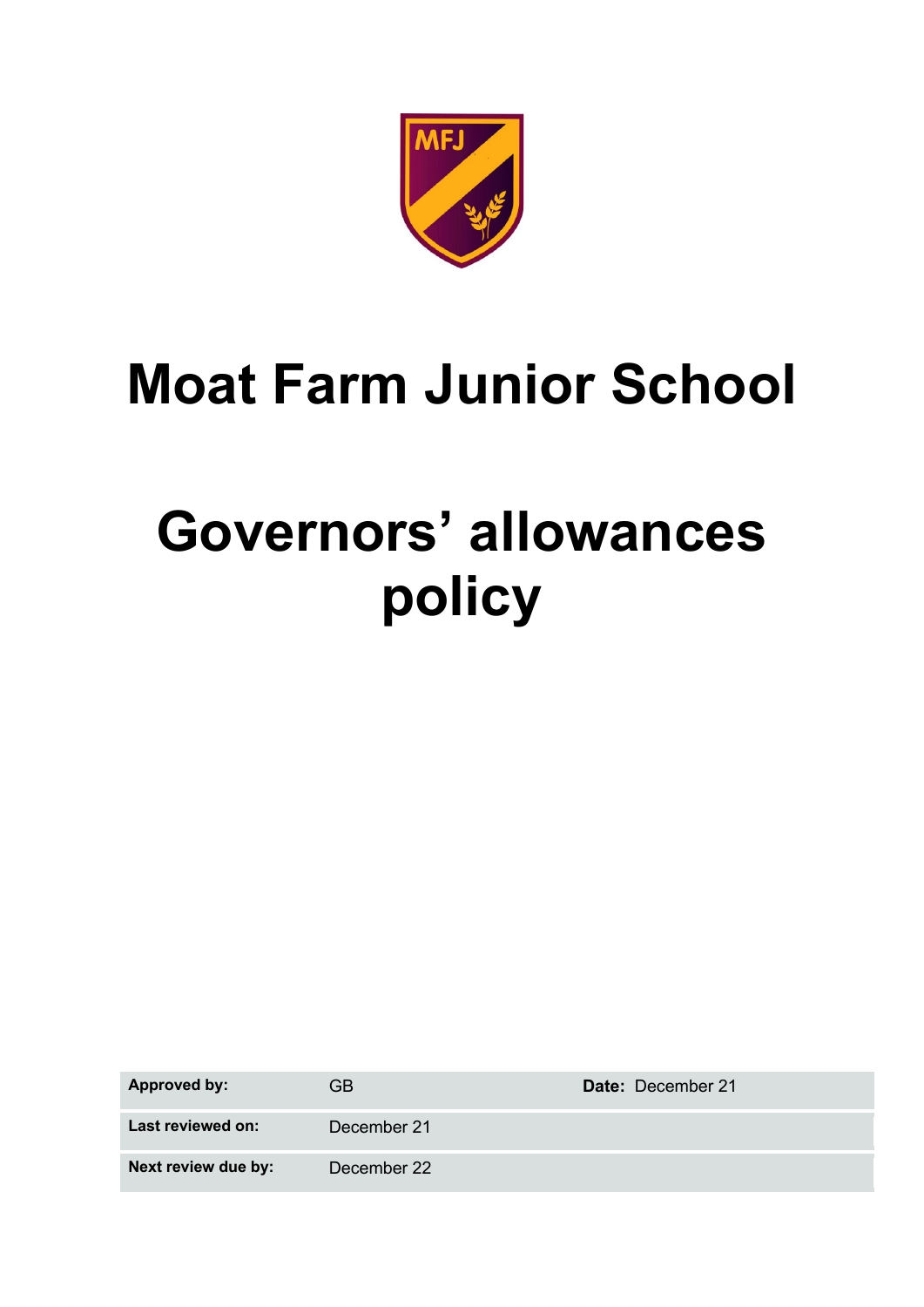## **Contents**

#### **1. Aims**

The governing board has decided to pay reasonable allowances from the school's delegated budget to cover any costs that board members incur through carrying out their duties.

This policy sets out the terms on which such allowances will be paid.

By adopting this policy, we will ensure that no member of the community is prevented from becoming a governor on the grounds of cost.

## **2. Legislation and guidance**

The Governance Handbook (section 4.7.1, paragraph 63) says that boards in maintained schools with a delegated budget can choose whether or not to pay allowances to board members. Where they choose to do so, it must be in accordance with a policy or scheme.

The legislation on governors' allowances is set out in the the School Governance (Roles, Procedures and Allowances) (England) Regulations 2013, part 6.

#### **3. Overview**

Members of the governing board may claim allowances to cover expenditure necessary to enable them to perform their duties.

This does **not** include an attendance allowance, or payment to cover loss of earnings.

Members of the governing board may claim allowances by completing a claim form (see appendix 1) and submitting it to the School Business Director at the school address.

Allowances will only be paid on the provision of a receipt, and will be limited to the amount shown on the receipt.

Members of the governing board may claim for:

- > Childcare
- Care for elderly or dependent relatives
- Extra costs incurred because they have a special need or English as a second language
- > Travel and subsistence costs
- Telephone charges, photocopying, postage, stationery, etc.
- Other justifiable allowances

Claims will be paid in arrears on a case-by-case basis. Reimbursable costs should be agreed in principle by the Governing Board of Moat Farm Junior School Trust's provisions committee **before** they are incurred.

The chair of governors (or the vice-chair, where appropriate) may investigate claims that appear excessive or inconsistent. All claims will be subject to an independent audit.